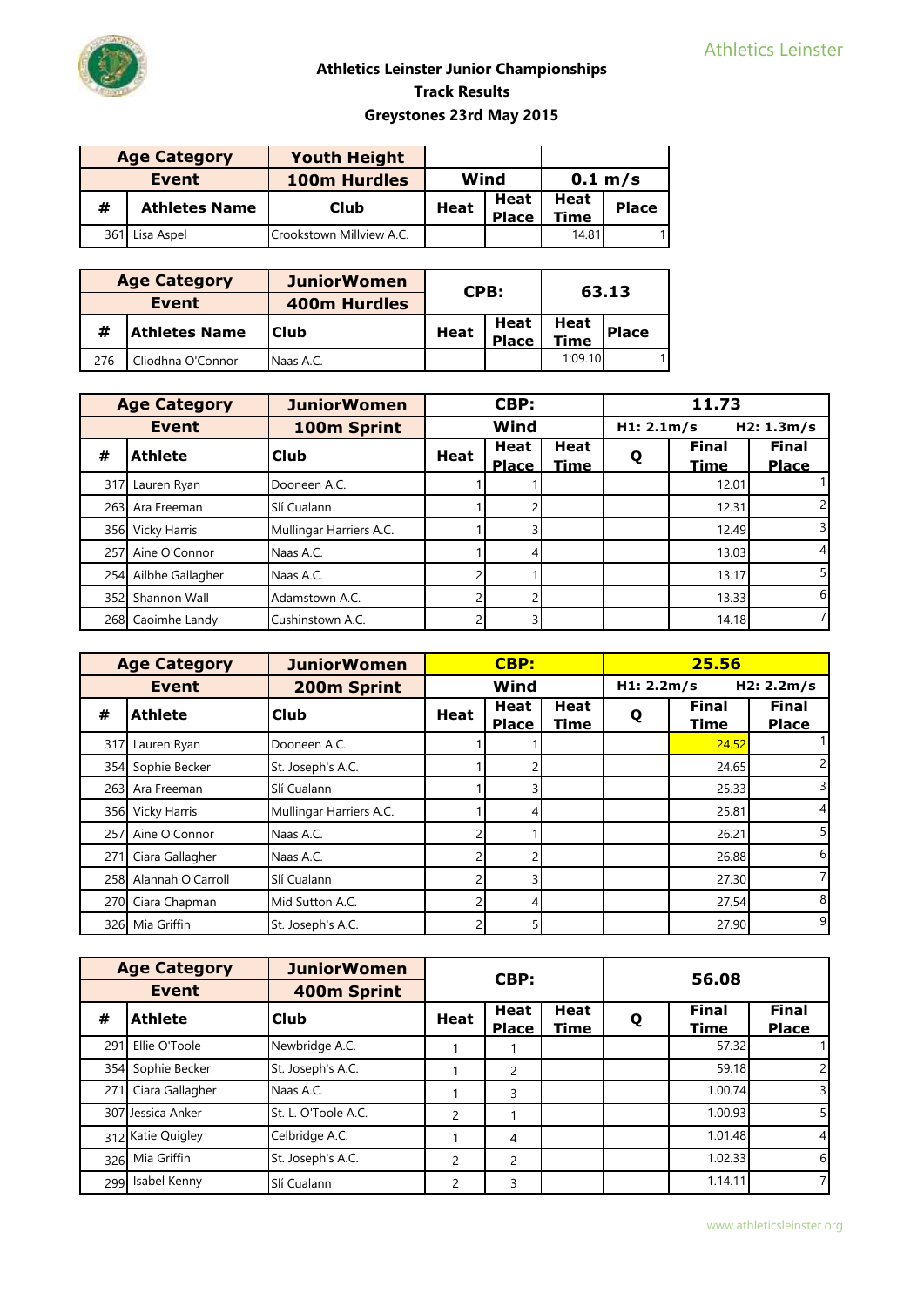

|              | <b>Age Category</b>  | <b>JuniorWomen</b> | CPB:        |                             | 2.15.70                    |                         |
|--------------|----------------------|--------------------|-------------|-----------------------------|----------------------------|-------------------------|
| <b>Event</b> |                      | 800m               |             |                             |                            |                         |
| #            | <b>Athletes Name</b> | <b>Club</b>        | <b>Heat</b> | <b>Heat</b><br><b>Place</b> | <b>Heat</b><br><u>Time</u> | <b>Place</b>            |
|              | 338 Richael Browne   | Slí Cualann        |             |                             | 2:20.52                    |                         |
| 256          | Aimee McGrath        | Newbridge A.C.     |             |                             | 2:21.24                    | $\overline{c}$          |
| 313I         | <b>Katy Conroy</b>   | Slí Cualann        |             |                             | 2:27.62                    | $\overline{\mathsf{3}}$ |
| 312          | Katie Quigley        | Celbridge A.C.     |             |                             | 2:30.89                    | $\overline{4}$          |
| 260          | Anna Healy           | Portlaoise a.c.    |             |                             | 2:35.09                    | 5 <sup>1</sup>          |
| 311          | Katie O'Connor       | Sli Cualann A.C.   |             |                             | 2:37.05                    | 6                       |

| <b>Age Category</b> |                      | <b>JuniorWomen</b> | <b>CPB:</b> |                      | 14.45.10     |              |
|---------------------|----------------------|--------------------|-------------|----------------------|--------------|--------------|
|                     | <b>Event</b>         | 1500m              |             |                      |              |              |
| #                   | <b>Athletes Name</b> | Club               | <b>Heat</b> | Heat<br><b>Place</b> | Heat<br>Time | <b>Place</b> |
|                     | 292 Emma O'Brien     | Slí Cualann        |             |                      | 4:41.94      |              |
| 320                 | Louise Stack         | Portlaoise a.c.    |             |                      | 5:02.83      |              |
|                     | 253 Ailbhe Flynn     | Slí Cualann        |             |                      | 5:12.44      |              |
| 260                 | Anna Healy           | Portlaoise a.c.    |             |                      | 5:50.86      |              |

|     | <b>Age Category</b>  | <b>JuniorWomen</b> |             |                      | 11.17.78     |                |
|-----|----------------------|--------------------|-------------|----------------------|--------------|----------------|
|     | <b>Event</b>         | 3000m              | CPB:        |                      |              |                |
| #   | <b>Athletes Name</b> | <b>Club</b>        | <b>Heat</b> | Heat<br><b>Place</b> | Heat<br>Time | <b>Place</b>   |
| 315 | Lauren Dermody       | Castlecomer A.C.   |             |                      | 10.51.79     |                |
| 316 | Lauren O'Byrne       | Sli Cualann A.C.   |             |                      | 12.18.00     | $\overline{2}$ |
|     | 335 Patricia Eidler  | Slí Cualann        |             |                      | 12.41.34     | $\overline{3}$ |

| <b>Age Category</b> |                      | <b>JuniorWomen</b> |                  |                      |              |                |
|---------------------|----------------------|--------------------|------------------|----------------------|--------------|----------------|
|                     | <b>Event</b>         | <b>3000m Walk</b>  | CPB:<br>14.50.87 |                      |              |                |
| #                   | <b>Athletes Name</b> | Club               | <b>Heat</b>      | Heat<br><b>Place</b> | Heat<br>Time | <b>Place</b>   |
|                     | 353 Sinead O'Connor  | Celbridge A.C.     |                  |                      | 15:57.17     |                |
|                     | 310 Karen Bourke     | Celbridge A.C.     |                  |                      | 17:21.64     | $\overline{2}$ |
| 255 <b>L</b>        | Ailis O'Shea         | Thomastown A.C.    |                  |                      | 18:39.21     | $\overline{3}$ |

|   | <b>Age Category</b>    | CPB:<br><b>JuniorMen</b> |             |              | 15.04       |                |
|---|------------------------|--------------------------|-------------|--------------|-------------|----------------|
|   | Event                  | Wind<br>110m Hurdles     |             |              | 0.9 m/s     |                |
| # | <b>Athletes Name</b>   | Club                     | <b>Heat</b> | Heat         | <b>Heat</b> | <b>Place</b>   |
|   |                        |                          |             | <b>Place</b> | Time        |                |
|   | 288 Donal Kearns       | <b>Cushinstown A.C.</b>  |             |              | 16.42       |                |
|   | 344 Ryan Carthy Walshe | Adamstown A.C.           |             |              | 22.60       | $\overline{c}$ |

| <b>Age Category</b> |                | <b>JuniorMen</b>    | CBP:        |                      | 10.70               |  |                      |                              |
|---------------------|----------------|---------------------|-------------|----------------------|---------------------|--|----------------------|------------------------------|
| Event               |                | 100m Sprint         | Wind        |                      | H1: 0.6m/s          |  | H2: 2.0m/s           |                              |
| #                   | <b>Athlete</b> | <b>Club</b>         | <b>Heat</b> | Heat<br><b>Place</b> | Heat<br><b>Time</b> |  | <b>Final</b><br>Time | <b>Final</b><br><b>Place</b> |
| 252 <sub>1</sub>    | Adam Murphy    | St. L. O'Toole A.C. |             |                      |                     |  | 11.15                |                              |
| 323                 | Luke Redmond   | Cushinstown A.C.    |             |                      |                     |  | 11.40                |                              |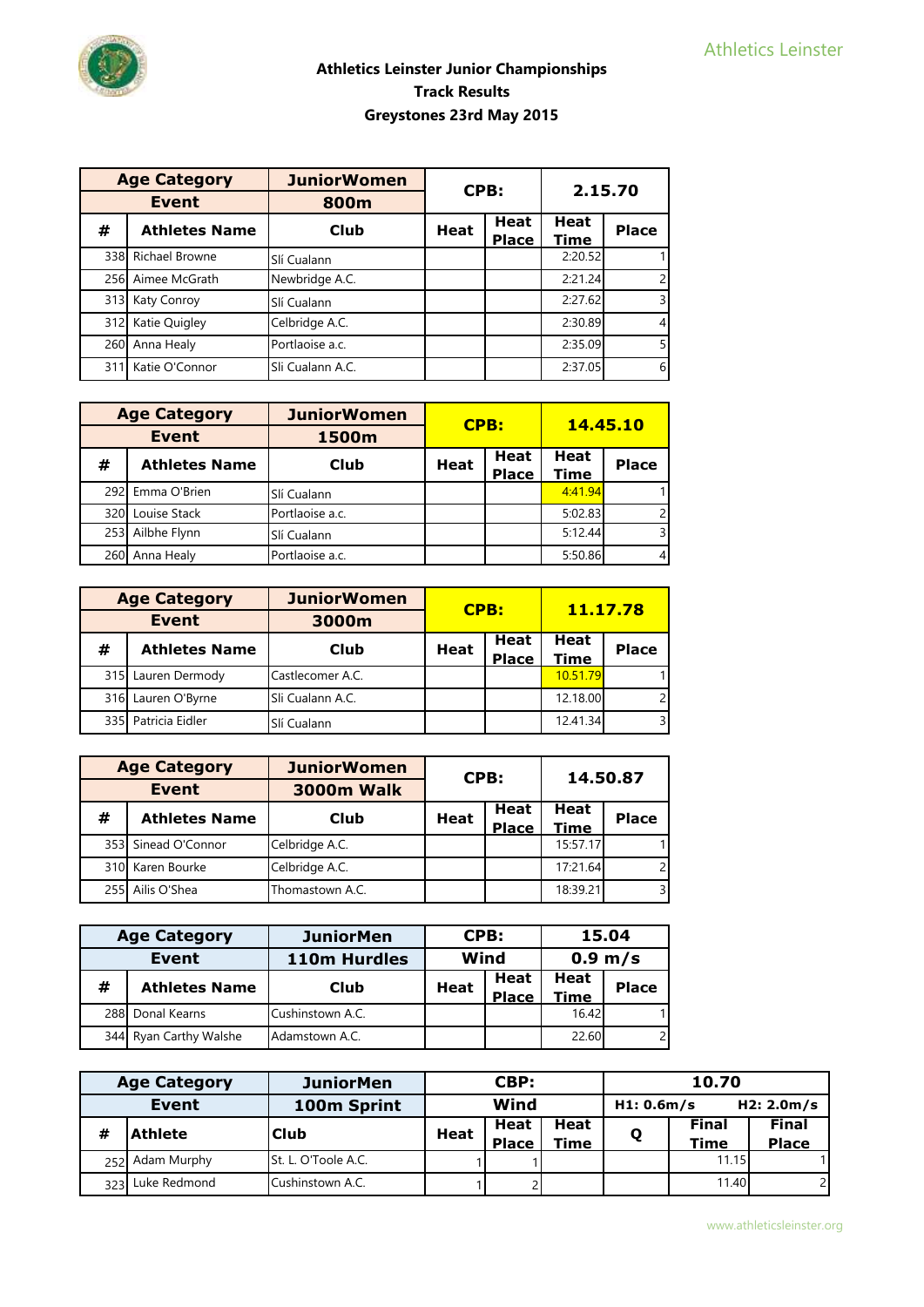

| 321 | Luke McCabe        | Cushinstown A.C.        |  |  | 11.42 |                 |
|-----|--------------------|-------------------------|--|--|-------|-----------------|
|     | 305 Jamie Pender   | St. Abbans A.C.         |  |  | 11.48 |                 |
| 293 | Eoghan Morgan      | Brothers Pearse A.C.    |  |  | 11.57 |                 |
|     | 267 Calum McGrath  | Celbridge A.C.          |  |  | 11.60 | 6               |
|     | 337 Pierce Friel   | Clonliffe Harriers A.C. |  |  | 11.69 |                 |
|     | 269 Cian Burke     | St. Abbans A.C.         |  |  | 11.93 | 8               |
|     | 297 Glen Watkins   | Dunshaughlin A.C.       |  |  | 12.13 | 9               |
|     | 348 Shane Cheshire | Dunleer A.C.            |  |  | 12.26 | 10 <sup>1</sup> |
|     | 215 Eoin Hill      | Celbridge A.C.          |  |  | 12.28 | 11              |

| <b>Age Category</b> |                     | <b>JuniorMen</b>     | CBP:        |                      | 21.34                      |            |                             |                              |
|---------------------|---------------------|----------------------|-------------|----------------------|----------------------------|------------|-----------------------------|------------------------------|
|                     | Event               | 200m Sprint          |             | Wind                 |                            | H1: 1.2m/s |                             | H2: 1.0m/s                   |
| #                   | <b>Athlete</b>      | <b>Club</b>          | <b>Heat</b> | Heat<br><b>Place</b> | <b>Heat</b><br><b>Time</b> | Q          | <b>Final</b><br><b>Time</b> | <b>Final</b><br><b>Place</b> |
|                     | 252 Adam Murphy     | St. L. O'Toole A.C.  |             |                      |                            |            | 22.23                       |                              |
|                     | 278 Conor Dempsey   | Slí Cualann          |             |                      |                            |            | 22.72                       |                              |
| 3221                | Luke Morris         | Newbridge A.C.       |             |                      |                            |            | 22.79                       |                              |
|                     | 305 Jamie Pender    | St. Abbans A.C.      |             |                      |                            |            | 23.04                       | 4                            |
|                     | 323 Luke Redmond    | Cushinstown A.C.     |             |                      |                            |            | 23.15                       | 5                            |
|                     | 321 Luke McCabe     | Cushinstown A.C.     |             |                      |                            |            | 23.28                       | 6                            |
| 293                 | Eoghan Morgan       | Brothers Pearse A.C. |             |                      |                            |            | 23.79                       |                              |
| 297                 | <b>Glen Watkins</b> | Dunshaughlin A.C.    |             |                      |                            |            | 24.58                       | 8                            |
|                     | 215 Eoin Hill       | Celbridge A.C.       |             |                      |                            |            | 24.83                       | 9                            |
|                     | 348 Shane Cheshire  | Dunleer A.C.         |             |                      |                            |            | 25.27                       | 10                           |

| <b>Age Category</b> |                      | <b>JuniorMen</b>    | CPB: |              | 48.90 |                |
|---------------------|----------------------|---------------------|------|--------------|-------|----------------|
|                     | Event                | 400m Sprint         |      |              |       |                |
| #                   | <b>Athletes Name</b> | Club                | Heat | Heat         | Heat  | <b>Place</b>   |
|                     |                      |                     |      | <b>Place</b> | Time  |                |
|                     | 308 John Fitzsimons  | Kildare A.C.        |      |              | 50.44 |                |
| 345                 | Sam Power            | St. L. O'Toole A.C. |      |              | 52.48 | $\overline{2}$ |

| <b>Age Category</b> |                      | <b>JuniorMen</b>    |             | CPB:         |             | 1.56.51      |  |
|---------------------|----------------------|---------------------|-------------|--------------|-------------|--------------|--|
| <b>Event</b>        |                      | 800m                |             |              |             |              |  |
| #                   | <b>Athletes Name</b> | Club                | <b>Heat</b> | Heat         | <b>Heat</b> | <b>Place</b> |  |
|                     |                      |                     |             | <b>Place</b> | Time        |              |  |
|                     | 330 Niall Harvey     | St. L. O'Toole A.C. |             |              | 1:59.81     |              |  |
| 2861                | Diarmud McKeown      | Dunleer A.C.        |             |              | 2:00.24     |              |  |
| 287                 | Domhnell O'Farrell   | Portlaoise a.c.     |             |              | 2:13.44     | 3            |  |
| 282                 | Darragh Nerney       | Oughaval A.C.       |             |              | 2:22.26     | 4            |  |

| <b>Age Category</b> |                      | <b>JuniorMen</b> | CPB:        |                      | 3.55.20      |               |  |
|---------------------|----------------------|------------------|-------------|----------------------|--------------|---------------|--|
| Event               |                      | 1500m            |             |                      |              |               |  |
| #                   | <b>Athletes Name</b> | Club             | <b>Heat</b> | Heat<br><b>Place</b> | Heat<br>Time | <b>Place</b>  |  |
| 301                 | Jack Boylan          | Dunleer A.C.     |             |                      | 4:28.16      |               |  |
| 341                 | Rory Kelly           | Slí Cualann      |             |                      | 4:30.53      | $\mathcal{P}$ |  |
| 287                 | Domhnell O'Farrell   | Portlaoise a.c.  |             |                      | 4:48.16      | 3             |  |